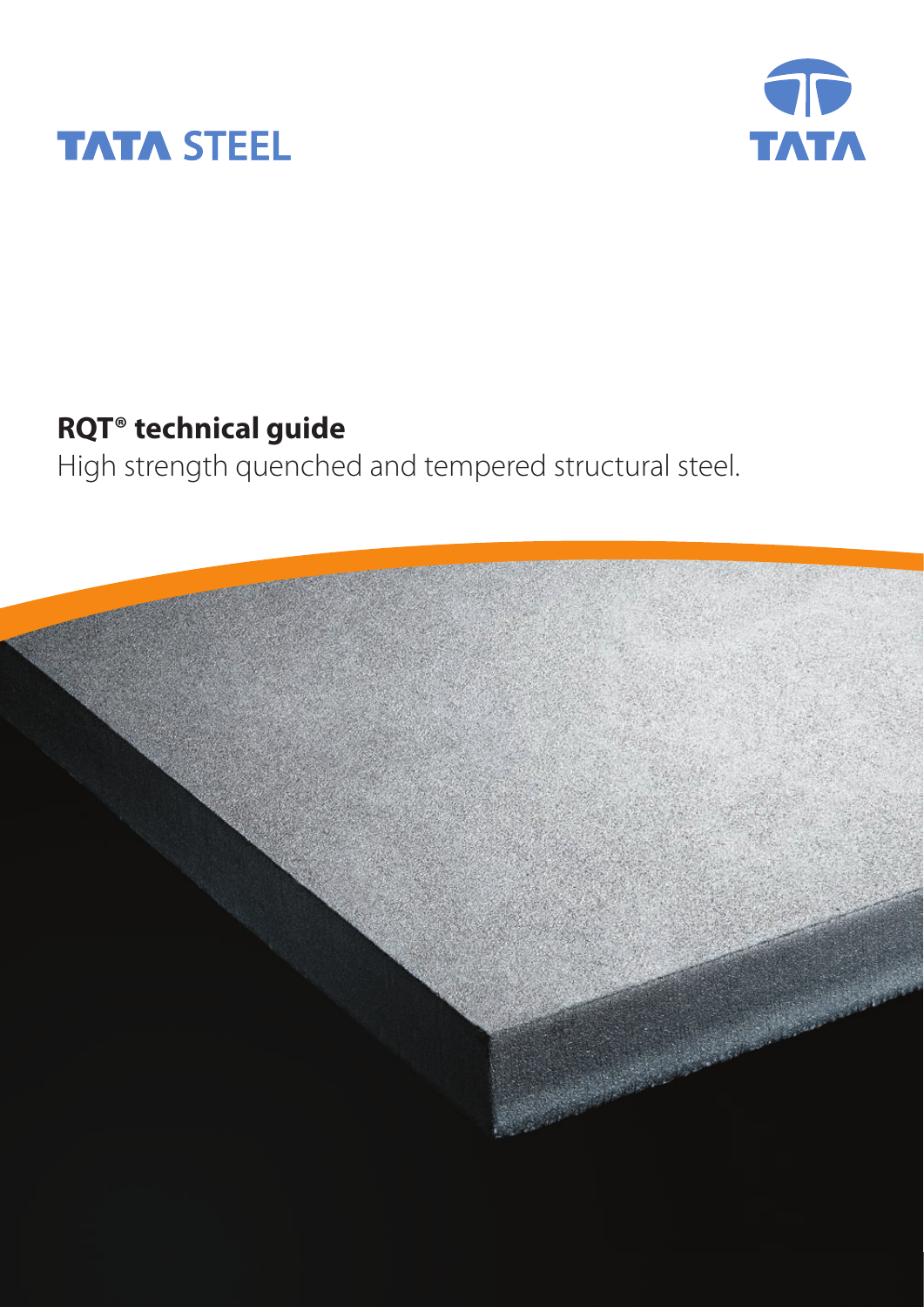### **Contents**

- About RQT
- Tata Steel
- RQT data

**RQT technical guide**

۷Ţ.

- RQT 501 dimensions
- RQT 601 and RQT 701 dimensions

*<u>aislandormacia</u>* 

**Guiatat** 

- RQT 901 dimensions
- Fabrication guide
- 9-11 Welding guide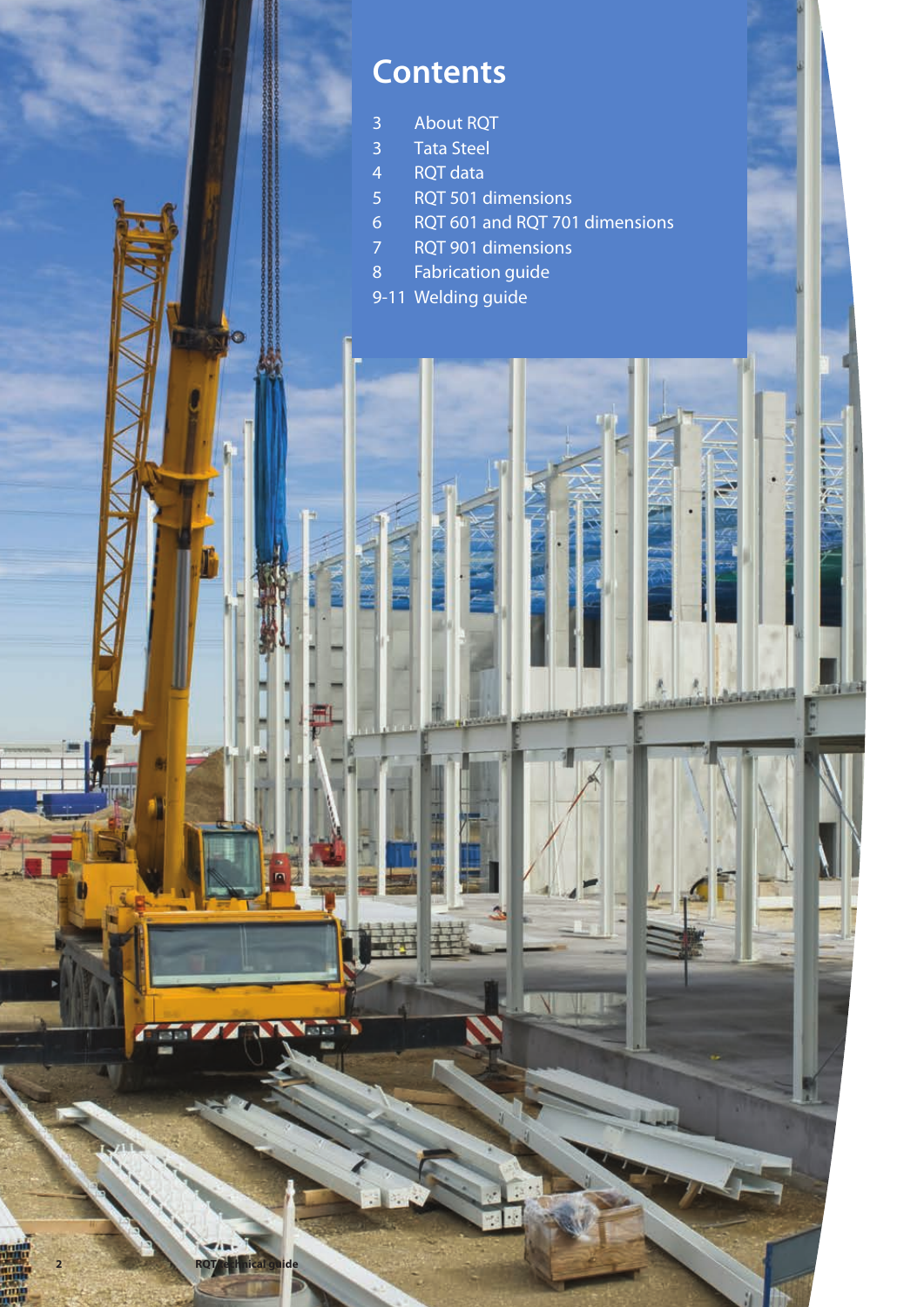# RQT®

### High strength quenched and tempered structural steel.

The RQT range of steels have been developed for applications where high strength and outstanding toughness are necessary, such as mining and quarrying, process industry, material handling, construction and earthmoving.

This technical guide provides data for our range of RQT steels. This guide provides all the essential operating parameters for the use of RQT steel in the manufacturing process.

Designers and plant operators strive to reduce weight and increase efficiency of plant and equipment. There are substantial benefits to be achieved by employing high strength RQT steels for maximum structural performance in extreme environments.

Tata Steel works in partnership with customers, tailoring products and services to suit their applications, delivering value improvement through the use of Tata Steel plate.

We offer a range of specialist technical support which is available to assist with any specific application or process. For further details please contact our technical advice service listed at the back of this brochure.

# TATA STEEL

Tata Steel is one of Europe's largest steel producers. We serve many different and demanding markets worldwide, including lifting and excavating, aerospace, automotive, construction, energy & power, and packaging. Our primary steelmaking operations in the UK and the Netherlands are supported by a global sales and distribution network.

Our European operations are a subsidiary of Tata Steel Group, one of the world's top ten steel producers. With a worldwide presence, the Tata Steel Group, including the Europe operations, Tata Steel Thailand and NatSteel Asia, has approximately 80,000 employees across five continents and a aggregate crude steel production capacity of over 28 million tonnes.

Innovation and continuous improvement are at the heart of our performance culture. We aim to create value by offering a sustainable and value-added steel product range supported by unrivalled customer service. By working in partnership with you, we find the best solutions to meet your needs and help your business to perform.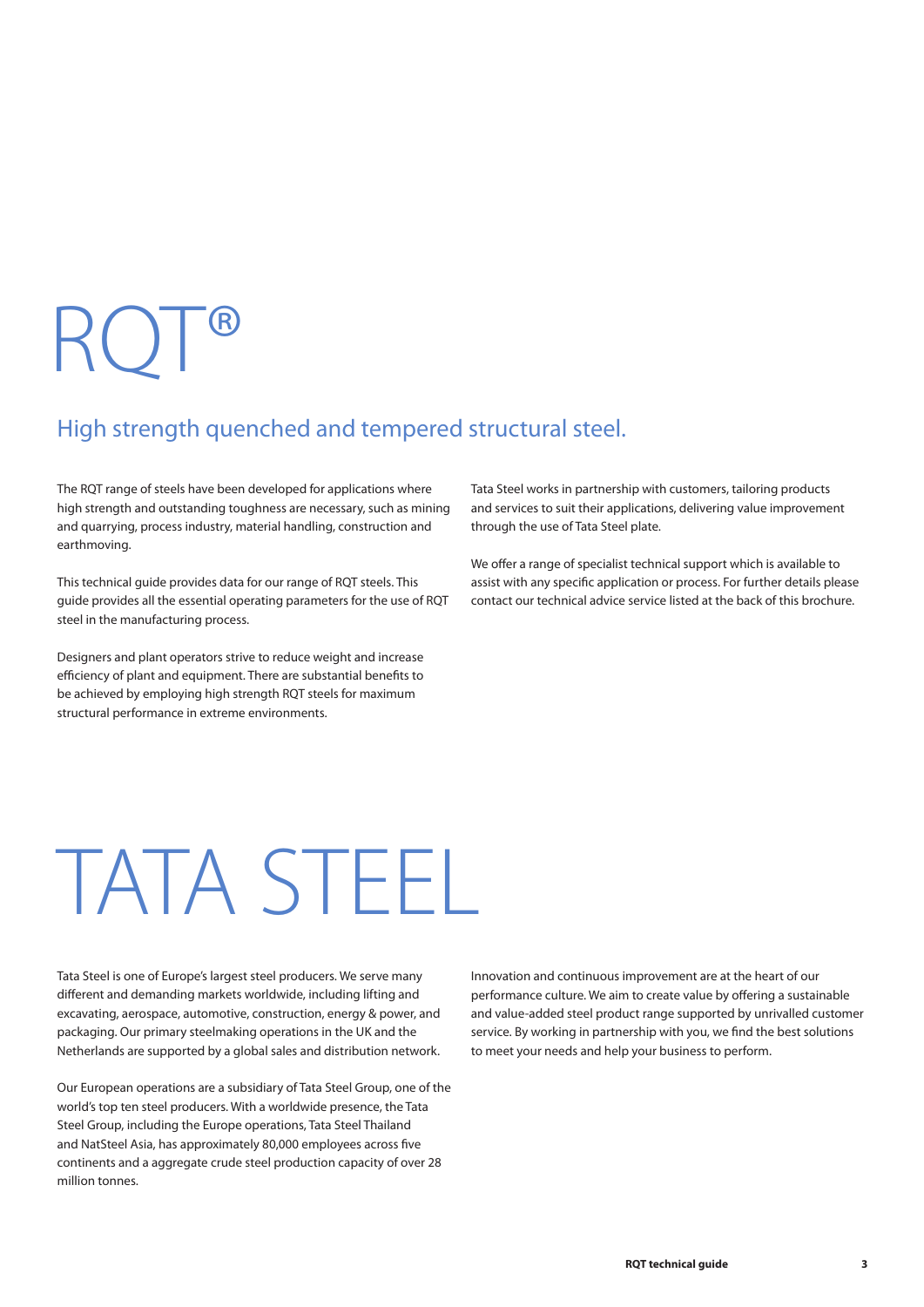## RQT®

Tata Steel offer a range of RQT grades designed for high performance in service and ease of fabrication. Close control of chemistry ensures RQT steels are readily weldable in accordance with the guidelines in this brochure.

#### **Table 1. Chemical analysis**

|                | <b>Thickness</b><br>(mm) | Max.<br>C(%) | Max.<br>Si (%) | Max.<br>Mn (%) | Max.<br>S(%) | Max.<br>P(% ) | Max.<br>Cr(%) | Max.<br>Mo (%) | Max.<br>V(% ) | Max.<br>Ni (%) | Max.<br>Al $(%$ | Max.<br>Nb(%) | Max.<br>B(%) |
|----------------|--------------------------|--------------|----------------|----------------|--------------|---------------|---------------|----------------|---------------|----------------|-----------------|---------------|--------------|
| <b>ROT 501</b> | $8 \le t \le 100$        | 0.20         | 0.60           | 1.60           | 0.010        | 0.025         |               | 0.60           | 0.10          | .00            | 0.06            |               |              |
| <b>ROT 601</b> | $8 \leq t \leq 80$       | 0.20         | 0.50           | 1.60           | 0.010        | 0.020         | .00           | 0.60           | 0.08          | .00            |                 | 0.06          | 0.0040       |
| <b>RQT 701</b> | $8 \leq t \leq 130$      | 0.20         | 0.50           | 1.60           | 0.010        | 0.020         | .00.          | 0.70           | 0.08          | .50            |                 | 0.06          | 0.0040       |
| <b>RQT 901</b> | $8 \leq t \leq 65$       | 0.20         | 0.50           | 1.60           | 0.010        | 0.020         | 00.           | 0.70           | 0.08          | .50            |                 | 0.06          | 0.0040       |

#### **Table 2. Carbon equivalent**

|                | <b>Thickness</b><br>(mm) | Max.<br><b>CEV</b> | <b>Typical</b><br><b>CET</b> |
|----------------|--------------------------|--------------------|------------------------------|
| <b>ROT 501</b> | $8 \leq t \leq 100$      | 0.41               | 0.32                         |
| <b>RQT 601</b> | $8 < t \leq 30$          | 0.43               | 0.33                         |
|                | $30 < t \le 50$          | 0.55               | 0.37                         |
|                | $50 < t \leq 80$         | 0.55               | 0.38                         |
| <b>ROT 701</b> | $8 \leq t \leq 30$       | 0.43               | 0.33                         |
|                | $30 < t \leq 60$         | 0.55               | 0.37                         |
|                | $60 < t \leq 100$        | 0.58               | 0.38                         |
|                | $100 < t \leq 130$       | 0.61               | 0.38                         |
| ROT 901        | $8 \leq t \leq 65$       | 0.58               | 0.38                         |

|  | $CEV = C + \frac{Mn}{r} + \frac{Cr + Mo + V}{r} + \frac{Ni + Cu}{r}$ |    |
|--|----------------------------------------------------------------------|----|
|  |                                                                      | 15 |

 $C + \frac{Mn+Mo}{10} + \frac{Cu+Cr}{20} + \frac{Ni}{40}$ CET = C +  $\frac{100 + 100}{10}$  +  $\frac{100 + 100}{20}$  +  $\frac{100}{40}$ 

Testing in accordance with EN ISO 6892, EN ISO 148-1 and EN ISO 6506.

#### **Table 3. Mechanical properties**

|                | Thickness (mm)     | Min. yield<br>strength (MPa) | Tensile strength<br>(MPa) | Min. elongation<br>on 50mm gauge<br>length (%) | Min. average<br>impact energy*<br>$(J at -40^{\circ}C)$ | Min. individual<br>impact energy*<br>$(J at -40^{\circ}C)$ |
|----------------|--------------------|------------------------------|---------------------------|------------------------------------------------|---------------------------------------------------------|------------------------------------------------------------|
| <b>RQT 501</b> | $8 \leq t \leq 50$ | 470                          | $560 - 710$               | 21                                             | 30                                                      | 21                                                         |
|                | $50 < t \le 80$    | 430                          | $530 - 700$               | 21                                             | 30                                                      | 21                                                         |
|                | $80 < t \le 100$   | 415                          | $530 - 700$               | 21                                             | 30                                                      | 21                                                         |
| <b>ROT 601</b> | $8 \leq t \leq 50$ | 620                          | $690 - 850$               | 19                                             | 30                                                      | 21                                                         |
|                | $50 < t \le 80$    | 550                          | $670 - 850$               | 19                                             | 30                                                      | 21                                                         |
| <b>RQT 701</b> | $8 \leq t \leq 70$ | 690                          | 790 - 930                 | 18                                             | 30                                                      | 21                                                         |
|                | $70 < t \le 130$   | 630                          | $690 - 930$               | 18                                             | 30                                                      | 21                                                         |
| <b>ROT 901</b> | $8 \leq t \leq 50$ | 890                          | $940 - 1100$              | 11                                             | 30                                                      | 21                                                         |
|                | $50 < t \le 65$    | 830                          | 880 - 1100                | 11                                             | 30                                                      | 21                                                         |

Testing in accordance with EN ISO 6892, EN ISO 148-1 and EN ISO 6506.

\*For plate thicknesses below 12.5mm, reduced section Charpy test pieces are used with proportionate reduction of energy values. Longitudinal charpy V notch 2mm sub surface.

Mechanical properties in accordance with EN10025-6:2004 and ASTM A 514/A154M-05 are available on request. Please contact us with your specific requirements.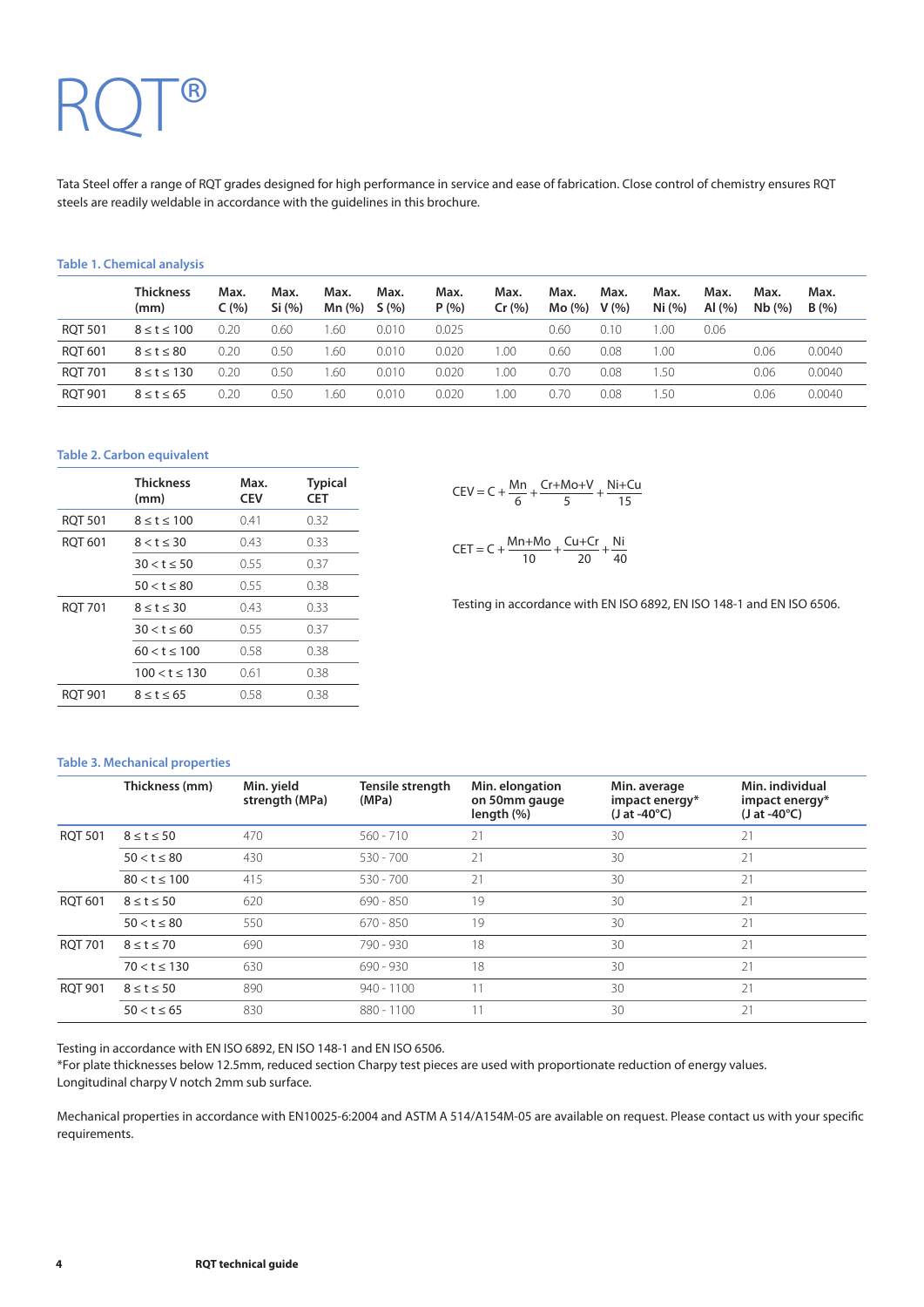## RQT<sup>®</sup> 501 DIMENSIONS

#### **Size availability guide**

The information in this table must be read in conjunction with the explanatory notes at the bottom of page 7. Figures within the table are maximum lengths in metres.

|                            |                        |                  |                  |                  |                  | Plate width (mm) |                  |                  |                  |                  |                  |                |                      |
|----------------------------|------------------------|------------------|------------------|------------------|------------------|------------------|------------------|------------------|------------------|------------------|------------------|----------------|----------------------|
| Plate<br>thickness<br>(mm) | $\geq 1220$<br>$≤1250$ | >1250<br>$≤1300$ | >1300<br>$≤1500$ | >1500<br>$≤1600$ | >1600<br>$≤1750$ | >1750<br>≤1800   | >1800<br>$≤2000$ | >2000<br>$≤2100$ | >2100<br>$≤2250$ | >2250<br>$≤2500$ | >2500<br>$≤2750$ | >2750<br>≤3000 | >3000<br>$\leq$ 3050 |
| 8                          | 12                     | 12               | 12               | 12               | 12               | 12               | 12               | 12               | 12               | 12               |                  |                |                      |
| 9                          | 12                     | 12               | 12               | 12               | 12               | 12               | 12               | 12               | 12               | 12               |                  |                |                      |
| 10                         | 12                     | 12               | 12               | 12               | 12               | 12               | 12               | 12               | 12               | 12               |                  |                |                      |
| 12                         | 12                     | 12               | 12               | 12               | 12               | 12               | 12               | 12               | 12               | 12               | 12               | 12             | 12                   |
| 12.5                       | 15                     | 15               | 15               | 15               | 15               | 15               | 15               | 15               | 15               | 15               | 15               | 15             | 15                   |
| 15                         | 15                     | 15               | 15               | 15               | 15               | 15               | 15               | 15               | 15               | 15               | 15               | 15             | 15                   |
| 20                         | 15                     | 15               | 15               | 15               | 15               | 15               | 15               | 15               | 15               | 15               | 15               | 15             | 15                   |
| 25                         | 15                     | 15               | 15               | 15               | 15               | 15               | 15               | 15               | 15               | 15               | 15               | 15             | 15                   |
| 30                         | 15                     | 15               | 15               | 15               | 15               | 15               | 15               | 15               | 15               | 15               | 15               | 15             | 15                   |
| 35                         | 15                     | 15               | 15               | 15               | 15               | 15               | 15               | 15               | 15               | 15               | 15               | 15             | 15                   |
| 40                         | 15                     | 15               | 15               | 15               | 15               | 15               | 15               | 15               | 15               | 15               | 15               | 14.5           | 13                   |
| 45                         | 12                     | 12               | 12               | 12               | 12               | 12               | 12               | 12               | 12               | 12               | 12               | 12             | 11.5                 |
| 50                         | 12                     | 12               | 12               | 12               | 12               | 12               | 12               | 12               | 12               | 12               | 12               | 11.5           | 10.5                 |
| 55                         | 11.5                   | 11.5             | 11               | 12               | 12               | 12               | 12               | 12               | 12               | 12               | 11.5             | 10.5           | 9.5                  |
| 60                         | 10.5                   | 10.5             | 10               | 12               | 12               | 12               | 11.5             | 12               | 12               | 11.5             | 10.5             | 9.5            | 8.5                  |
| 65                         | 10 <sup>°</sup>        | 9.5              | 9                | 12               | 12               | 11               | 10.5             | 12               | 11.5             | 10.5             | 9.5              | 8.5            | 8                    |
| 70                         | 9                      | 9                | 8.5              | 12               | 11               | 10.5             | 10 <sup>°</sup>  | 11               | 10.5             | 10               | 9                | 8              | 7.5                  |
| 75                         | 8.5                    | 8.5              | 8                | 11               | 10.5             | 9.5              | 9.5              | 10.5             | 10               | 9.5              | 8.5              | 7.5            | $\overline{7}$       |
| 80                         | 8                      | 8                | 7.5              | 10.5             | 10               | 9                | 8.5              | 10               | 9.5              | 8.5              | 8                | $\overline{7}$ | 6.5                  |
| 90                         |                        |                  |                  | 9.5              | 8.5              | 8                | 7.5              | 8.5              | 8                | 7.5              | $\overline{7}$   | 6              | 5.5                  |
| 100                        |                        |                  |                  | 8.5              | 8                | $\overline{7}$   | $\overline{7}$   | 8                | 7.5              | $\overline{7}$   | 6                | 5.5            | 5                    |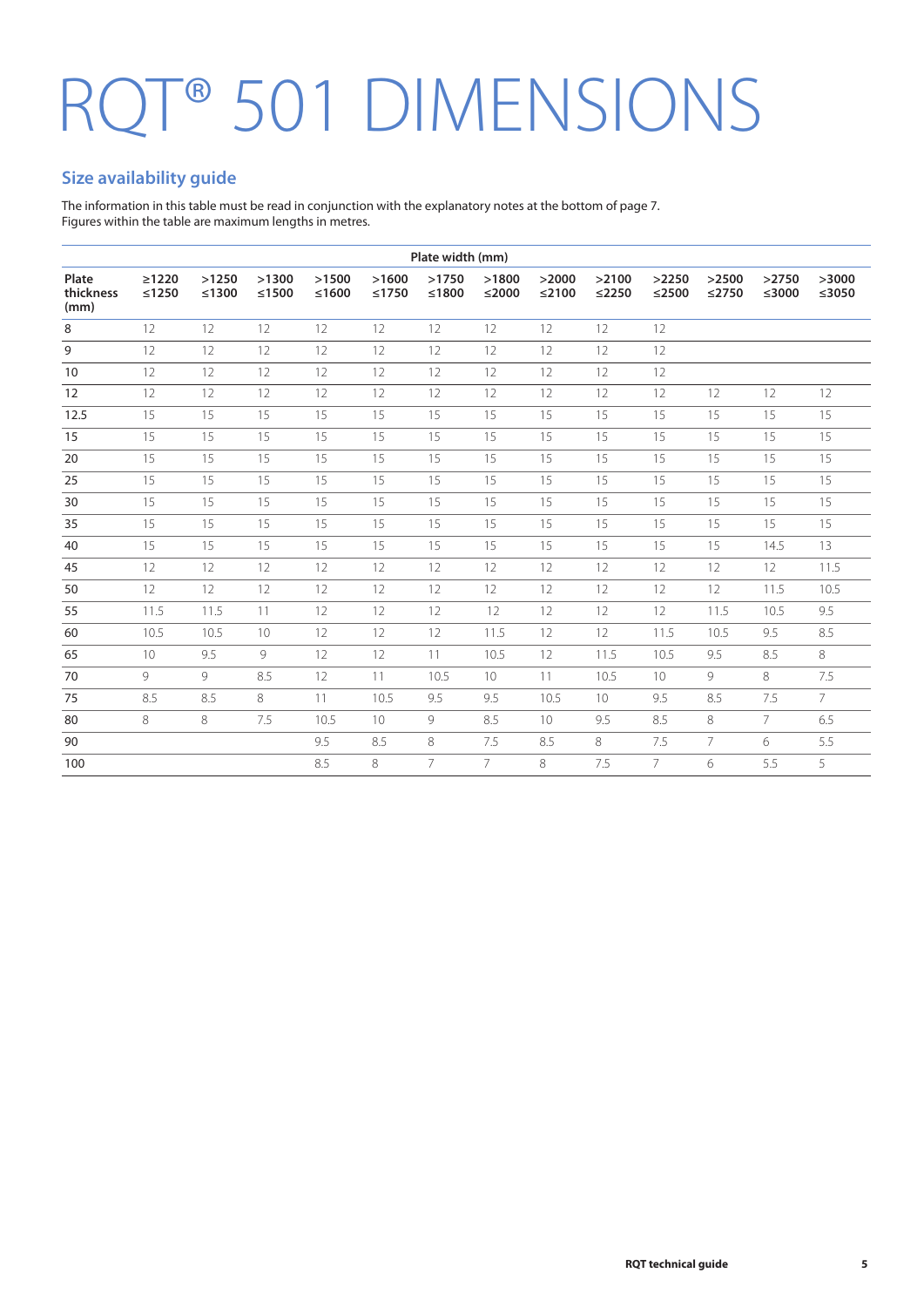### RQT® 601 AND RQT® 701 DIMENSIONS

#### **Size availability guide**

The information in this table must be read in conjunction with the explanatory notes at the bottom of the page 7. Figures within the table are maximum lengths in metres.

|                            |                                          |                  |                      |                  |                                          | Plate width (mm) |                   |                  |                      |                      |                      |                      |                      |
|----------------------------|------------------------------------------|------------------|----------------------|------------------|------------------------------------------|------------------|-------------------|------------------|----------------------|----------------------|----------------------|----------------------|----------------------|
| Plate<br>thickness<br>(mm) | $\geq 1220$<br>$≤1250$                   | >1250<br>$≤1300$ | >1300<br>$\leq 1500$ | >1500<br>$≤1600$ | >1600<br>$≤1750$                         | >1750<br>$≤1800$ | >1800<br>$≤$ 2000 | >2000<br>$≤2100$ | >2100<br>$\leq$ 2250 | >2250<br>$\leq$ 2500 | >2500<br>$\leq$ 2750 | >2750<br>$\leq$ 3000 | >3000<br>$\leq$ 3050 |
| 8                          | 12                                       | 12               | 12                   | 12               | 12                                       | 12               | 12                | 12               | 12                   | 12                   |                      |                      |                      |
| 9                          | 12                                       | 12               | 12                   | 12               | 12                                       | 12               | 12                | 12               | 12                   | 12                   |                      |                      |                      |
| 10                         | 12                                       | 12               | 12                   | 12               | 12                                       | 12               | 12                | 12               | 12                   | 12                   |                      |                      |                      |
| 12                         | 12                                       | 12               | 12                   | 12               | 12                                       | 12               | 12                | 12               | 12                   | 12                   | 12                   | 12                   | 12                   |
| 12.5                       | 15                                       | 15               | 15                   | 15               | 15                                       | 15               | 15                | 15               | 15                   | 15                   | 15                   | 15                   | 15                   |
| 15                         | 15                                       | 15               | 15                   | 15               | 15                                       | 15               | 15                | 15               | 15                   | 15                   | 15                   | 15                   | 15                   |
| 20                         | 15                                       | 15               | 15                   | 15               | 15                                       | 15               | 15                | 15               | 15                   | 15                   | 15                   | 15                   | 15                   |
| 25                         | 15                                       | 15               | 15                   | 15               | 15                                       | 15               | 15                | 15               | 15                   | 15                   | 15                   | 15                   | 15                   |
| 30                         | 15                                       | 15               | 15                   | 15               | 15                                       | 15               | 15                | 15               | 15                   | 15                   | 15                   | 15                   | 15                   |
| 35                         | 15                                       | 15               | 15                   | 15               | 15                                       | 15               | 15                | 15               | 15                   | 15                   | 15                   | 15                   | 15                   |
| 40                         | 15                                       | 15               | 15                   | 15               | 15                                       | 15               | 15                | 15               | 15                   | 15                   | 15                   | 14.5                 | 13                   |
| 45                         | 12                                       | 12               | 12                   | 12               | 12                                       | 12               | 12                | 12               | 12                   | 12                   | 12                   | 12                   | 11.5                 |
| 50                         | 12                                       | 12               | 12                   | 12               | 12                                       | 12               | 12                | 12               | 12                   | 12                   | 12                   | 11.5                 | 10.5                 |
| 55                         | 11.5                                     | 11.5             | 11                   | 12               | 12                                       | 12               | 12                | 12               | 12                   | 12                   | 11.5                 | 10.5                 | 9.5                  |
| 60                         | 10.5                                     | 10.5             | 10                   | 12               | 12                                       | 12               | 11.5              | 12               | 12                   | 11.5                 | 10.5                 | 9.5                  | 8.5                  |
| 65                         | 10                                       | 9.5              | 9                    | 12               | 12                                       | 11               | 10.5              | 12               | 11.5                 | 10.5                 | 9.5                  | 8.5                  | 8                    |
| 70                         | 9                                        | 9                | 8.5                  | 12               | 11                                       | 10.5             | 10 <sup>°</sup>   | 11               | 10.5                 | 10 <sup>°</sup>      | 9                    | 8                    | 7.5                  |
| 75                         | 8.5                                      | 8.5              | 8                    | 11               | 10.5                                     | 9.5              | 9.5               | 10.5             | 10                   | 9.5                  | 8.5                  | 7.5                  | $7^{\circ}$          |
| 80                         | 8                                        | 8                | 7.5                  | 10.5             | 10                                       | 9                | 8.5               | 10 <sup>°</sup>  | 9.5                  | 8.5                  | 8                    | $\overline{7}$       | 6.5                  |
| 90                         |                                          |                  |                      | 9.5              | 8.5                                      | 8                | 7.5               | 8.5              | 8                    | 7.5                  | $\overline{7}$       | 6                    | 5.5                  |
| 100                        |                                          |                  |                      | 8.5              | 8                                        | 7                | $\overline{7}$    | 8                | 7.5                  | $7^{\circ}$          | 6                    | 5.5                  | 5                    |
| 110                        |                                          |                  |                      |                  | Please contact us with your requirements |                  |                   |                  |                      |                      |                      |                      |                      |
| 120                        |                                          |                  |                      |                  | Please contact us with your requirements |                  |                   |                  |                      |                      |                      |                      |                      |
| 130                        | Please contact us with your requirements |                  |                      |                  |                                          |                  |                   |                  |                      |                      |                      |                      |                      |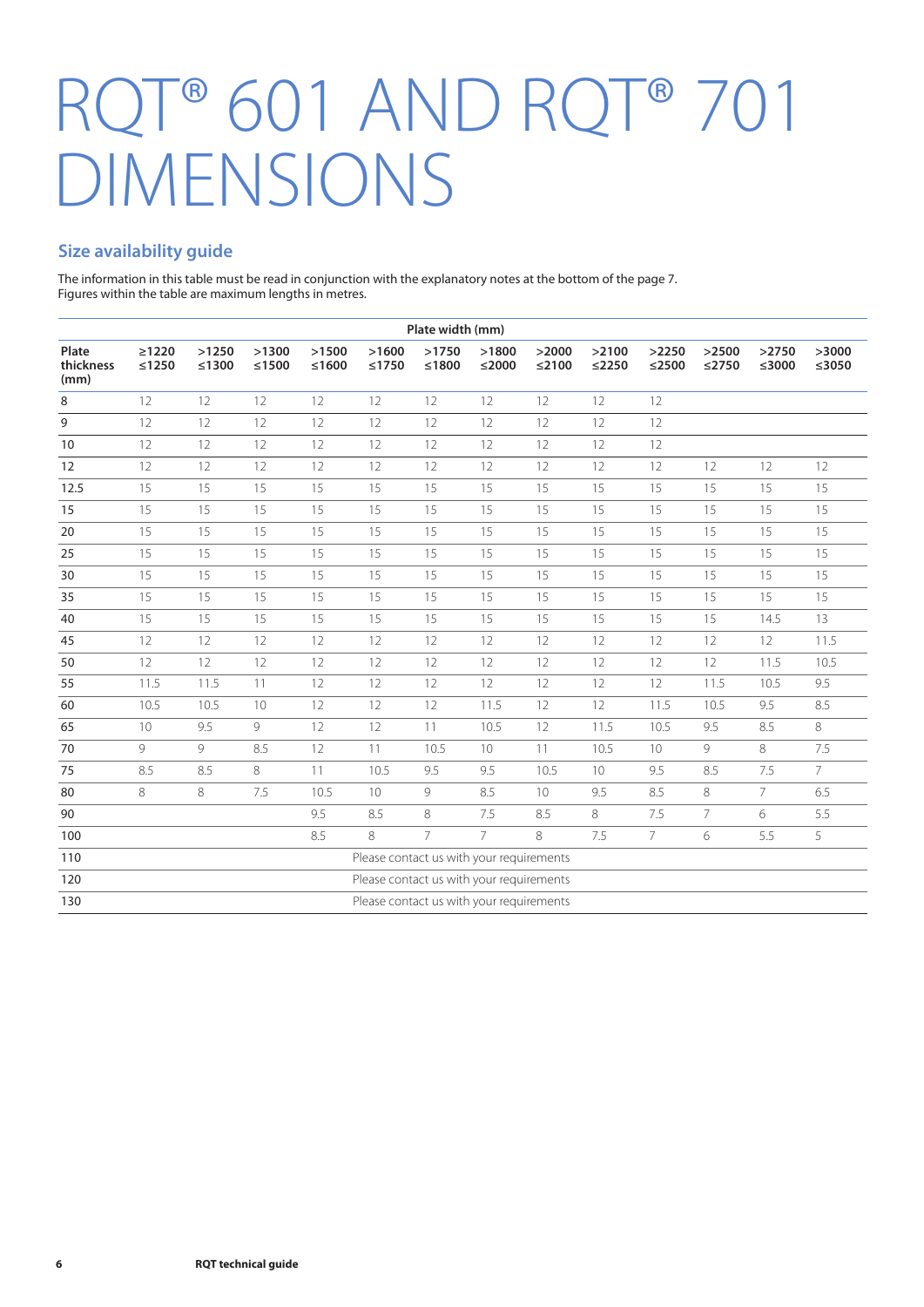## <sup>T®</sup> 901 DIMENSIONS

#### **Size availability guide**

The information in this table must be read in conjunction with the explanatory notes at the bottom of this page. Figures within the table are maximum lengths in metres.

|                            |                        |                |                |                |                  | Plate width (mm) |                  |                  |                  |                  |                  |                  |                  |
|----------------------------|------------------------|----------------|----------------|----------------|------------------|------------------|------------------|------------------|------------------|------------------|------------------|------------------|------------------|
| Plate<br>thickness<br>(mm) | $\geq 1220$<br>$≤1250$ | >1250<br>≤1300 | >1300<br>≤1500 | >1500<br>≤1600 | >1600<br>$≤1750$ | >1750<br>≤1800   | >1800<br>$≤2000$ | >2000<br>$≤2100$ | >2100<br>$≤2250$ | >2250<br>$≤2500$ | >2500<br>$≤2750$ | >2750<br>$≤3000$ | >3000<br>$≤3050$ |
| 8                          | 12                     | 12             | 12             | 12             | 12               | 12               | 12               | 12               | 12               | 12               |                  |                  |                  |
| 9                          | 12                     | 12             | 12             | 12             | 12               | 12               | 12               | 12               | 12               | 12               |                  |                  |                  |
| 10                         | 12                     | 12             | 12             | 12             | 12               | 12               | 12               | 12               | 12               | 12               |                  |                  |                  |
| 12                         | 12                     | 12             | 12             | 12             | 12               | 12               | 12               | 12               | 12               | 12               | 12               | 12               | 12               |
| 12.5                       | 15                     | 15             | 15             | 15             | 15               | 15               | 15               | 15               | 15               | 15               | 15               | 15               | 15               |
| 15                         | 15                     | 15             | 15             | 15             | 15               | 15               | 15               | 15               | 15               | 15               | 15               | 15               | 15               |
| 20                         | 15                     | 15             | 15             | 15             | 15               | 15               | 15               | 15               | 15               | 15               | 15               | 15               | 15               |
| 25                         | 15                     | 15             | 15             | 15             | 15               | 15               | 15               | 15               | 15               | 15               | 15               | 15               | 15               |
| 30                         | 15                     | 15             | 15             | 15             | 15               | 15               | 15               | 15               | 15               | 15               | 15               | 15               | 15               |
| 35                         | 15                     | 15             | 15             | 15             | 15               | 15               | 15               | 15               | 15               | 15               | 15               | 15               | 15               |
| 40                         | 15                     | 15             | 15             | 15             | 15               | 15               | 15               | 15               | 15               | 15               | 15               | 14.5             | 13               |
| 45                         | 12                     | 12             | 12             | 12             | 12               | 12               | 12               | 12               | 12               | 12               | 12               | 12               | 11.5             |
| 50                         | $12 \overline{ }$      | 12             | 12             | 12             | 12               | 12               | 12               | 12               | 12               | 12               | 12               | 11.5             | 10.5             |
| 55                         | 11.5                   | 11.5           | 11             | 12             | 12               | 12               | 12               | 12               | 12               | 12               | 11.5             | 10.5             | 9.5              |
| 60                         | 10.5                   | 10.5           | 10             | 12             | 12               | 12               | 11.5             | 12               | 12               | 11.5             | 10.5             | 9.5              | 8.5              |
| 65                         | 10 <sup>°</sup>        | 9.5            | 9              | 12             | 12               | 11               | 10.5             | 12               | 11.5             | 10.5             | 9.5              | 8.5              | 8                |

#### **Notes on size tables**

There will be occasions when sizes and grades may be manufactured which are not shown in the individual grade tables. As a guide to the available plate sizes for an intermediate gauge (e.g. 18mm), please use the nearest gauge shown in the individual grade tables (i.e. 20mm). Plate widths up to 3200mm wide are available on request. Please contact us with your specific requirements.

#### **Notes**

• Please refer to the RQT data in this technical guide for maximum thickness for each specific grade.

• For plate sizes greater than 100mm please contact us to discuss your specific requirements

#### **Disclaimer**

The welding information contained within this brochure, is for guidance only. The preheat suggestions are from EN 1011-2:2001and are based on 3 dimensinal heat flow, for a maximum cast CEV. It is possible that for many cases a lower preheat could be employed to prevent hydrogen cracking. A qualified welding procedure should always be used to ensure that optimum welding conditions are employed.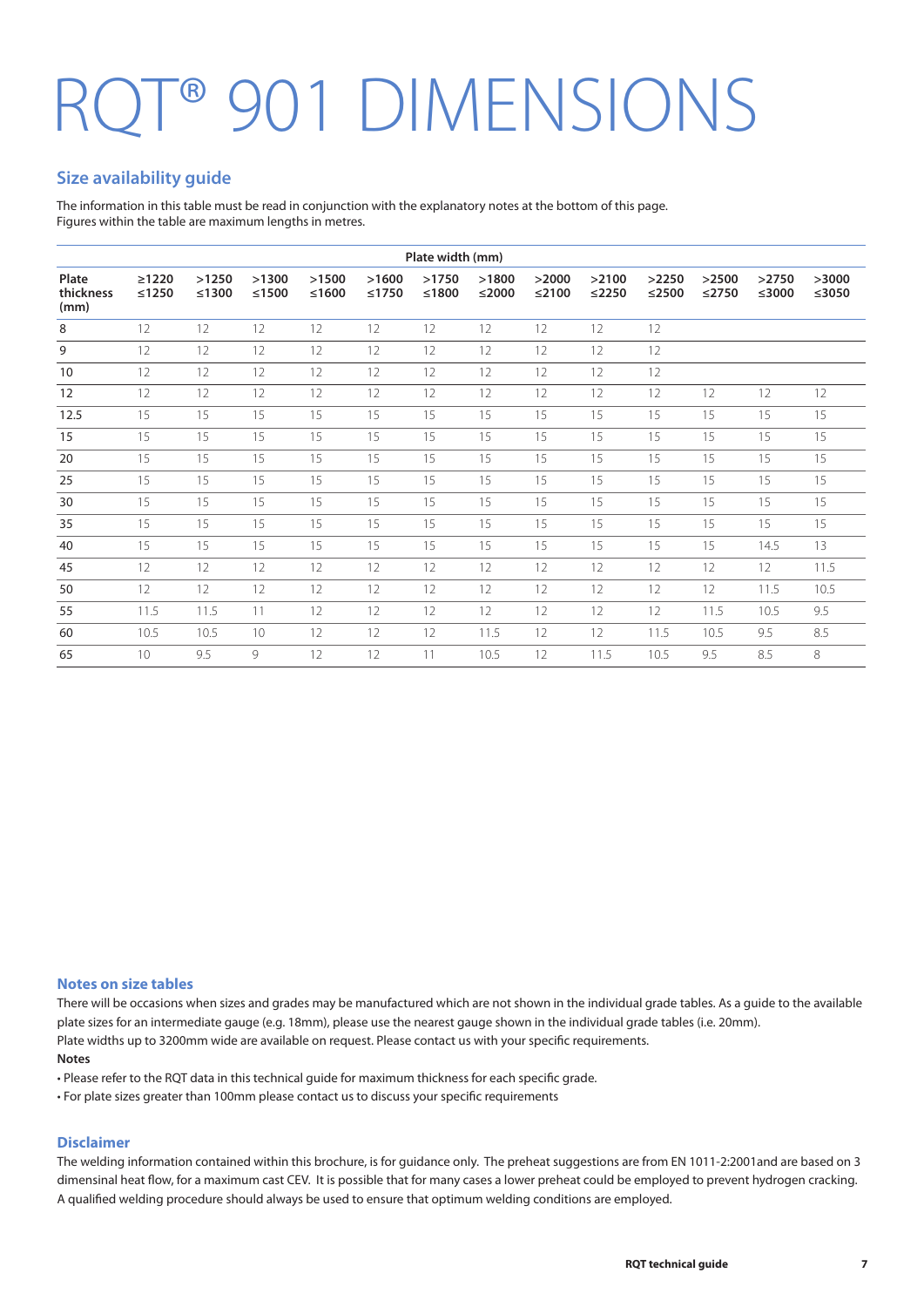## FABRICATION GUIDE

#### **Shearing**

RQT 501 can be cold sheared. The maximum gauge that can be handled will depend on the power available in the shear unit and the shear blade material. For smaller shears the maximum thickness should be reduced dependant on the grade. Table 4 lists the reduction in thickness required compared to S355JR grade material.

#### **Table 4: Shearing thickness reduction compared to S355JR material**

| <b>RQT 501</b> | 20% |  |
|----------------|-----|--|
| RQT 601        | 30% |  |
| <b>RQT 701</b> | 35% |  |
| <b>RQT 901</b> | 50% |  |

#### **Flame cutting**

RQT steels can be cut satisfactorily using conventional oxy-fuel gas practices, without the need for preheat, provided cutting procedures are selected with consideration of the plate thickness and the CEV. Other cutting techniques such as abrasive water jet, where no heat is generated, or plasma cutting techniques, which gives a smaller HAZ than oxy-fuel gas, can be used. Care should be taken when cutting underwater as the quenching effect could result in a high hardness edge forming. With all the thermal cutting processes care should be taken that cut edges are free from sharp notches.

Tata Steel will be pleased to offer advice for your specific requirements.

#### **Cold bending**

The RQT range of steels can be readily cold formed. The power required for forming RQT 501 will be appreciably higher than that for S355 of the same thickness. It is recommended that the largest possible bending radius should be used, and generally the inside radius should not be less than the limits described in table 5.

#### **Table 5: Minimum cold bending radius**

|                | Radius | Power needed compared to S355 |
|----------------|--------|-------------------------------|
| <b>RQT 501</b> | RТ     | 150%                          |
| <b>ROT 601</b> | RТ     | 160%                          |
| <b>RQT 701</b> | RT     | 170%                          |
| <b>ROT 901</b> | RT     | 190%                          |

#### **Table 6. Weld preheat**

#### **Hot forming**

It is recommended that RQT steels are NOT hot formed. Where hot forming is absolutely necessary, by design codes, the steel should be heated to a temperature at least 50°C below the tempering temperature stated on the certificate. In all cases hot forming temperatures should not exceed 550°C. When temperatures greater than 450°C are used, the soaking time should be minimised as far as possible to prevent deterioration in mechanical properties.

#### **Stress relief**

In cases where stress relief is considered necessary after welding, the stress relieving temperature should be at the lowest temperature consistent with requirements and at least 20°C below the tempering temperature stated on the test certificate. Stress relaxation tests have indicated that adequate stress relief can be obtained from a soaking time of 60min at 550°C. Prolonged time at temperature in excess of 550°C is not generally recommended since it can cause some deterioration in mechanical properties.

#### **Machining**

RQT 501 can be readily machined and drilled using high speed steel (HSS) or cemented carbide drills. The hardness of RQT 501 can be approximated as 1/3rd of the tensile strength stated on the test certificate.

#### **Welding**

RQT steels can be readily welded with appropriate preheat. As a guide the following temperatures are recommended for a conventional butt weld of identical thickness. For further information refer to our fabrication guide.

Maximum recommended interpass temperatures should not exceed 250°C.

#### **Tolerances**

The manufacturing tolerances are in compliance with EN10029:1991. Surface quality is compliant with EN10163:2004 class A subclass 1. Other tolerances are available by agreement.

| Combined thickness (mm) 10 |    | 20 | 30 | 40 | 50  | 60  | 70  | 80   | 90  | 100 | $100+$ |
|----------------------------|----|----|----|----|-----|-----|-----|------|-----|-----|--------|
| <b>RQT 501</b>             | 20 | 20 | 20 | 20 | 20  | 20  | 20  | 20   | 20  | 20  | 20     |
| <b>RQT 601</b>             | 20 | 20 | 20 | 20 | 20  | 20  | 150 | ' 50 | 175 | 175 | 175    |
| <b>RQT 701</b>             | 20 | 20 | 20 | 20 | 20  | 20  | 20  | 20   | 175 | 175 | 200    |
| <b>RQT 901</b>             | 20 | 20 | 20 | 25 | 125 | 150 | 175 | 75   | 75  | 175 | 200    |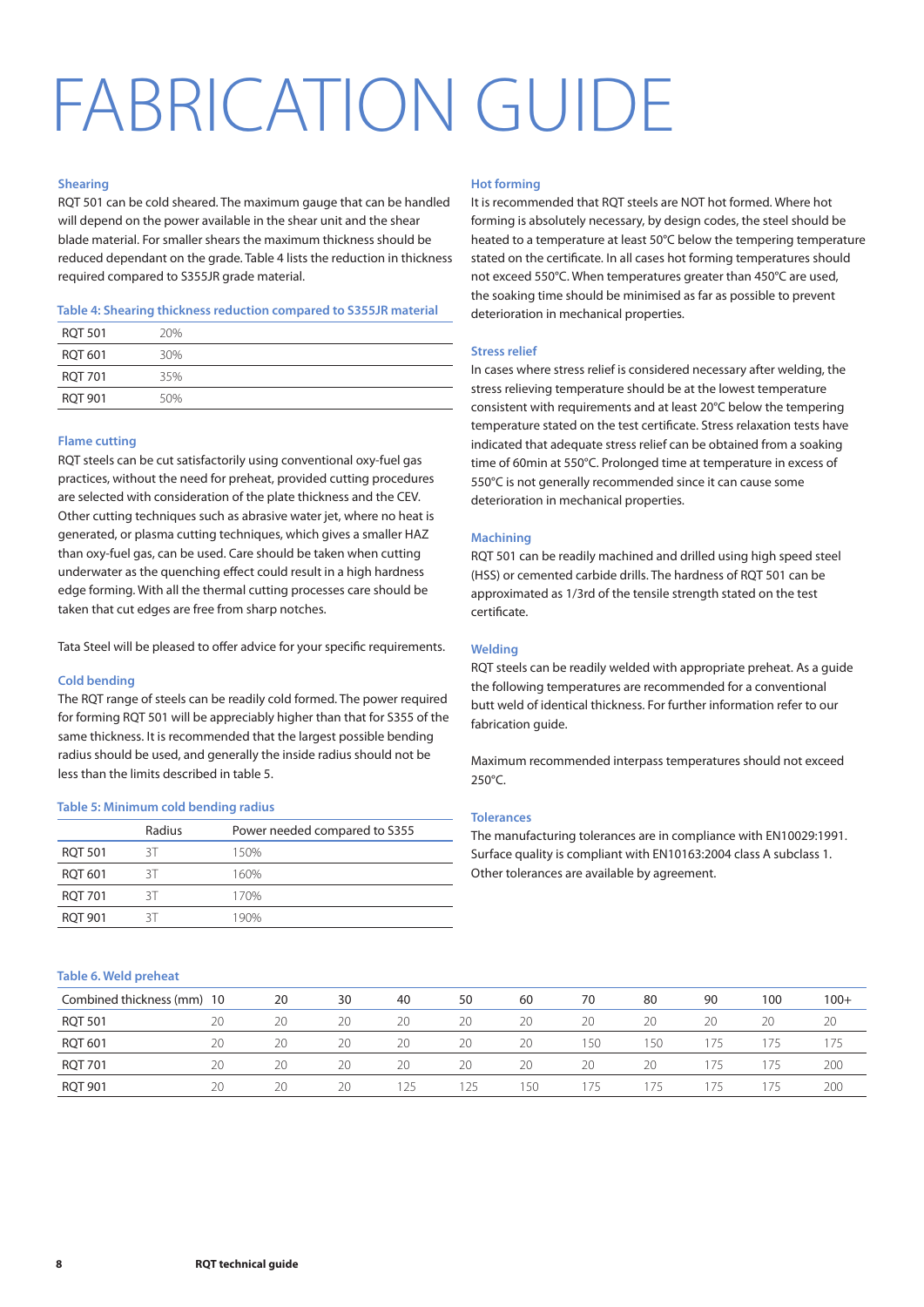## WELDING GUIDE

**The Roller Quench and Tempered series of steels combine high yield and tensile strengths with good notch toughness, they have excellent weldability, and high integrity welded joints can be made in all of the RQT grades. The following are important factors when making welds in RQT steels.**

#### **Joint Design**

Joint design and good workmanship are needed to take advantage of the high strength of Q&T steels and to optimize the serviceability of weldments made in them. Abrupt changes in cross section or stress raisers in regions of high stress are detrimental in very high strength steels.

Stress raisers, such as those most commonly found at the toes of improperly contoured welds are of great concern. Weld metal should blend smoothly with the parent meal at the toes and the root of the weld. Excessive weld reinforcement should be avoided. A contributing factor in hydrogen cracking are the stresses within the weld joint area. Try to minimize these stresses.

Do not use a welding consumable that has a strength that is far greater than the parent plate. Use a welding consumable that matches or slightly overmatches the strength of the parent steel. Using a weld metal that undermatches the parent plate can be beneficial. Such a weld metal will have higher toughness, higher resistance to hydrogen cracking and lower residual stresses in the weld joint.

In butt welds it can be beneficial to make the root run and possibly the second layer of runs, with an undermatched welding consumable. The fill passes can be made with matching strength weld metal.



Weld consumable with matched strength to the parent material.

Tack welds, root passes and the first few fill passes should be welded with lower strength weld metal.

#### **Preheat and Welding Heat Input**

The strength and toughness of the heat affected zone (HAZ) of welds in quench and tempered steels are related to the cooling rate, the time taken to cool between 800°C and 500°C (t8/5). The fairly rapid dissipation of welding heat is needed to retain adequate strength and toughness. The deposition of many small beads improved the notch toughness of the weld by grain refining and the tempering action of ensuring passes. Welding heat is dissipated more rapidly into a thick cross section of steel than into a thin one. For this reason, the maximum heat input can be increased as the joint thickness increases.

It maybe necessary to use preheat to prevent hydrogen cracking either in the parent steel or the weld metal. However, preheat should be used with caution as it reduces the cooling rate of the weld heat affected zone. Too slow a cooling rate and the resulting HAZ microstructure can have reduced strength and poor toughness.

\* The preheats shown on pages 4 - 7 are based on parent plate compositions. It is possible that some welding consumables have a higher CEV than the parent plate. In such a case the degree of preheat should be based on the highest CEV.

#### **Welding consumables**

The following preheating guidance is derived from tables in EN1011-2 2001 and are based on a fillet weld between members of a similar thickness.

They are based on a welding heat input of 1.5 kJ/mm and a scale C, diffusible hydrogen content of 5 – 10 ml/100g weld metal. The carbon equivalent is taken as the maximum ladle composition. Plates with a lower CEV may allow the use of a lower preheating temperature.

For welds made between members of unequal thickness and/or different grades and chemistries, preheating should be based on combined thickness and greatest CEV of the different components.

Welding procedure approval tests should be carried out to ensure the required mechanical properties are attained.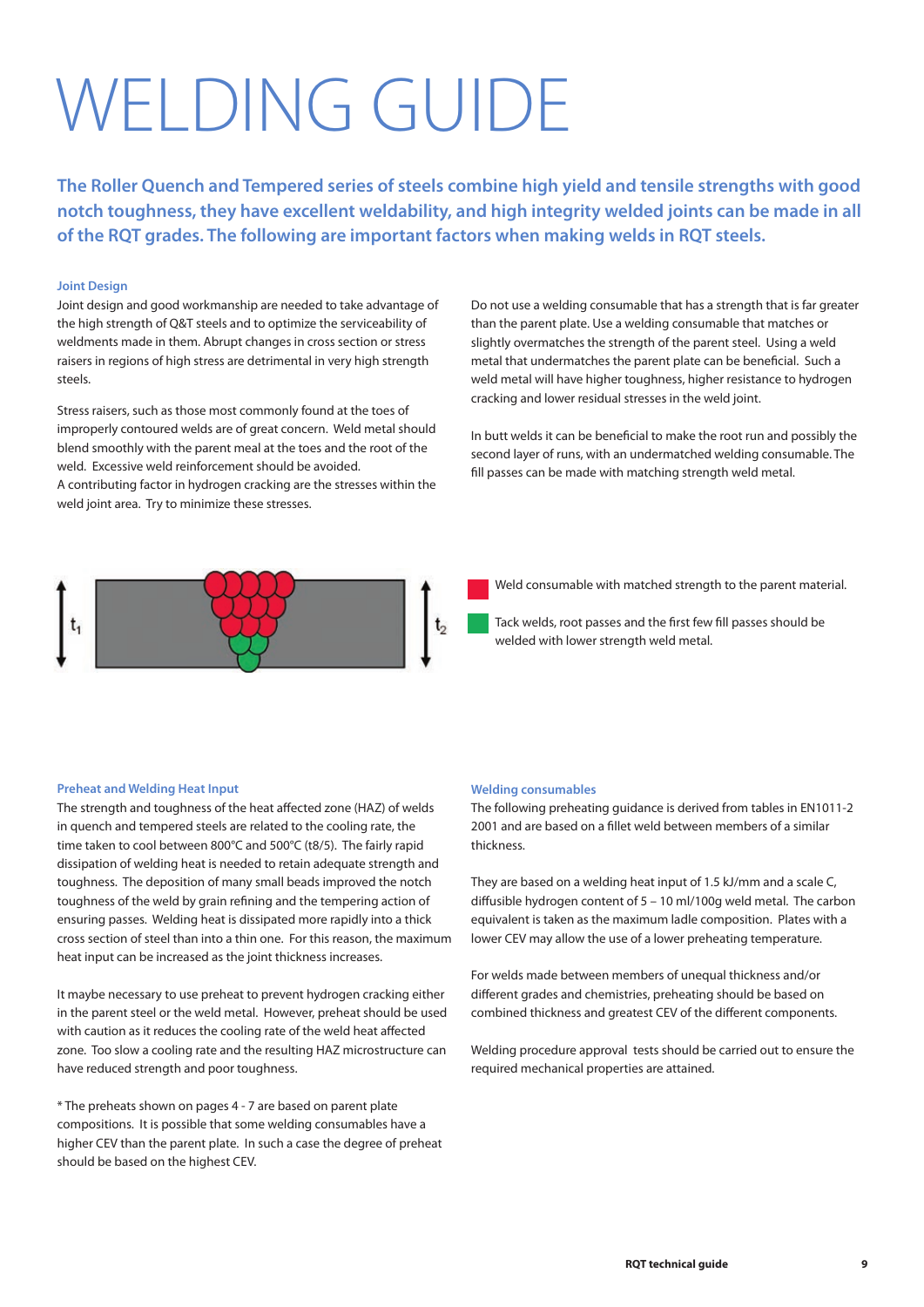#### **Hydrogen cracking.**

As with all higher strength steels, RQT steels can be susceptible to hydrogen cracking, also known as 'cold cracking' and 'delayed cracking'. The chart below shows that as carbon and carbon equivalent increases then the greater the possibility of cracking occurring.



#### **Zone 1**

Cracking is unlikely but may occur with high hydrogen or high restraint.

#### **Zone 2**

Cracking could occur. Prevention is based on controlling the cooling rate to stop HAZ hardness reaching a critical value. This could be achieved by judicious use of welding heat input and/or preheat

#### **Zone 3**

Risk of cracking. Low hydrogen welding techniques required. Preheat should be determined for the welding heat input to be used.

Carbon equivalent (CEV) can be calculated from;

 $\frac{Mn}{f} + \frac{Cr + Mo + V}{F} + \frac{Ni + Cu}{15}$ CEV = C +  $\frac{m_1}{6}$  +  $\frac{c_1 + m_2 + c_3}{5}$  +  $\frac{m_1 + m_2 + c_4}{15}$ 

The risk of hydrogen cracking can be reduced by:

1. Remove potential sources of hydrogen.

2. Control the welding heat input and

3. Use preheat

#### **Remove potential sources of hydrogen.**

- Clean the weld joint area to shiny steel i.e. remove all traces of rust and scale. Degrease the weld area to remove traces of (machining) lubricant and wax (marking) crayons.
- Preheat the whole of the weld area if necessary . This removes moisture as well as prevents any remaining hydrogen from building up into high levels in a possible susceptible microstructure that could form during welding.
- Use low hydrogen welding practice. If using the Manual Metal Arc (MMA) process then bake and store the electrodes according to the manufacturers instructions. If using Submerged Arc Welding (SAW), Metal or Flux Cored Arc Welding (MCAW / FCAW) then ensure that the consumables have been stored in a dry environment. Do not use them if they are showing signs of rust forming on them.

Arc Energy (AE) can be calculated from:

### $AE = \frac{V \times A \times 60}{V}$

 **s x 1000**  where  $V =$  potential difference (volt)

 $A = current (amp)$ 

s = welding speed (mm/min)

From this the welding Heat Input (HI) can be calculated from: **HI = AE x k**

where k is the thermal efficiency factor

For the different welding processes the thermal efficiency factor is:

| <b>Process</b> | k   |
|----------------|-----|
| <b>SAW</b>     | 1.0 |
| MMA            | 0.8 |
| MIG            | 0.8 |
| <b>FCAW</b>    | 0.8 |
| <b>MCAW</b>    | 0.8 |
| TIG            | 0.6 |
|                |     |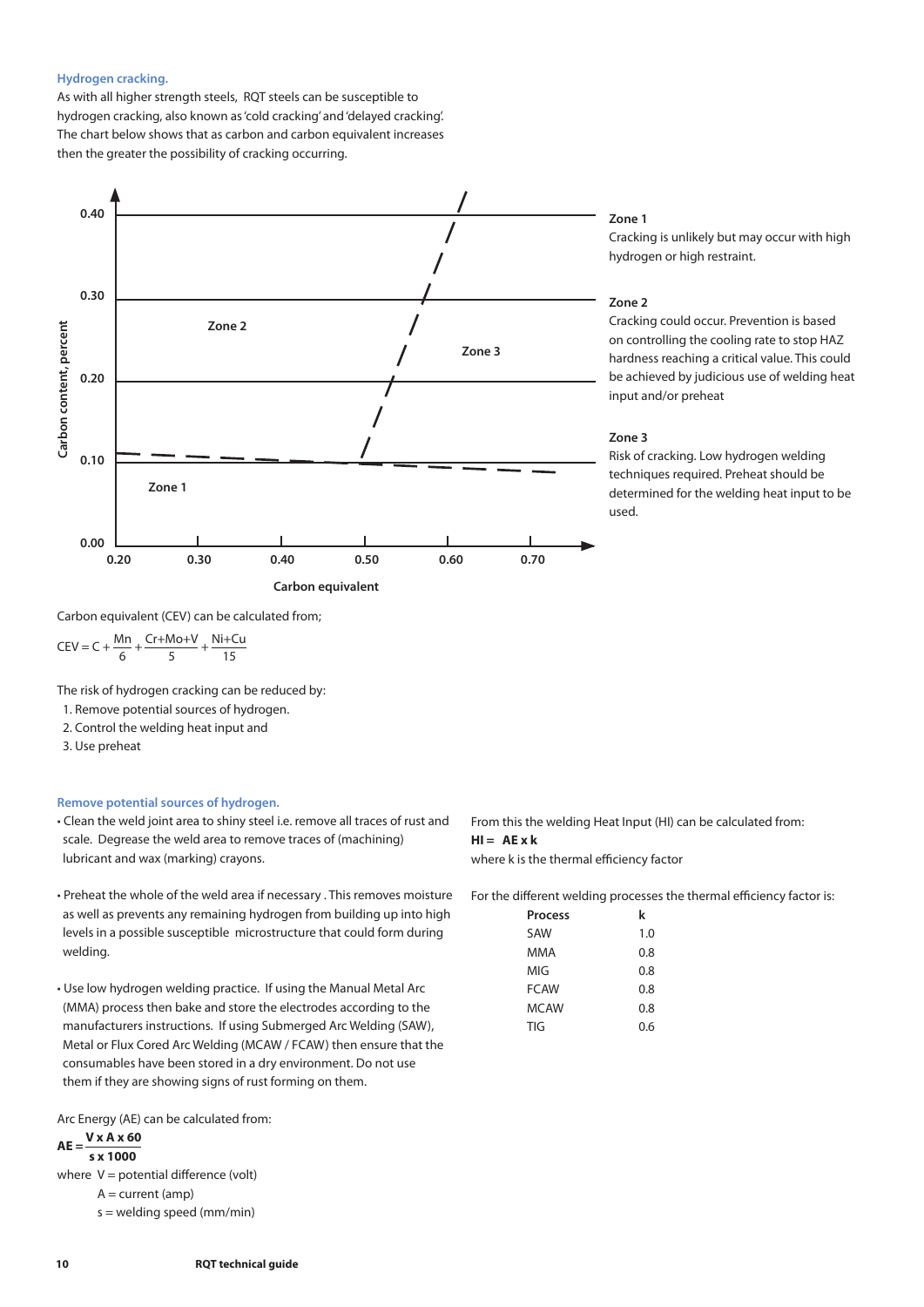#### **Combined thickness for preheat**

Refer to preheat tables on pages 4 to 7

#### **Fillet weld**

Combined thickness =  $t1 + t2 + t3$ 



#### **Butt weld**

Combined thickness =  $t1 + t2$ 



#### **Welding consumables**

Welding consumables for welding processes commonly used in fabrication are available with matching strengths for the RQT series of steel. Your consumable supplier will be able to recommend a suitable electrode.